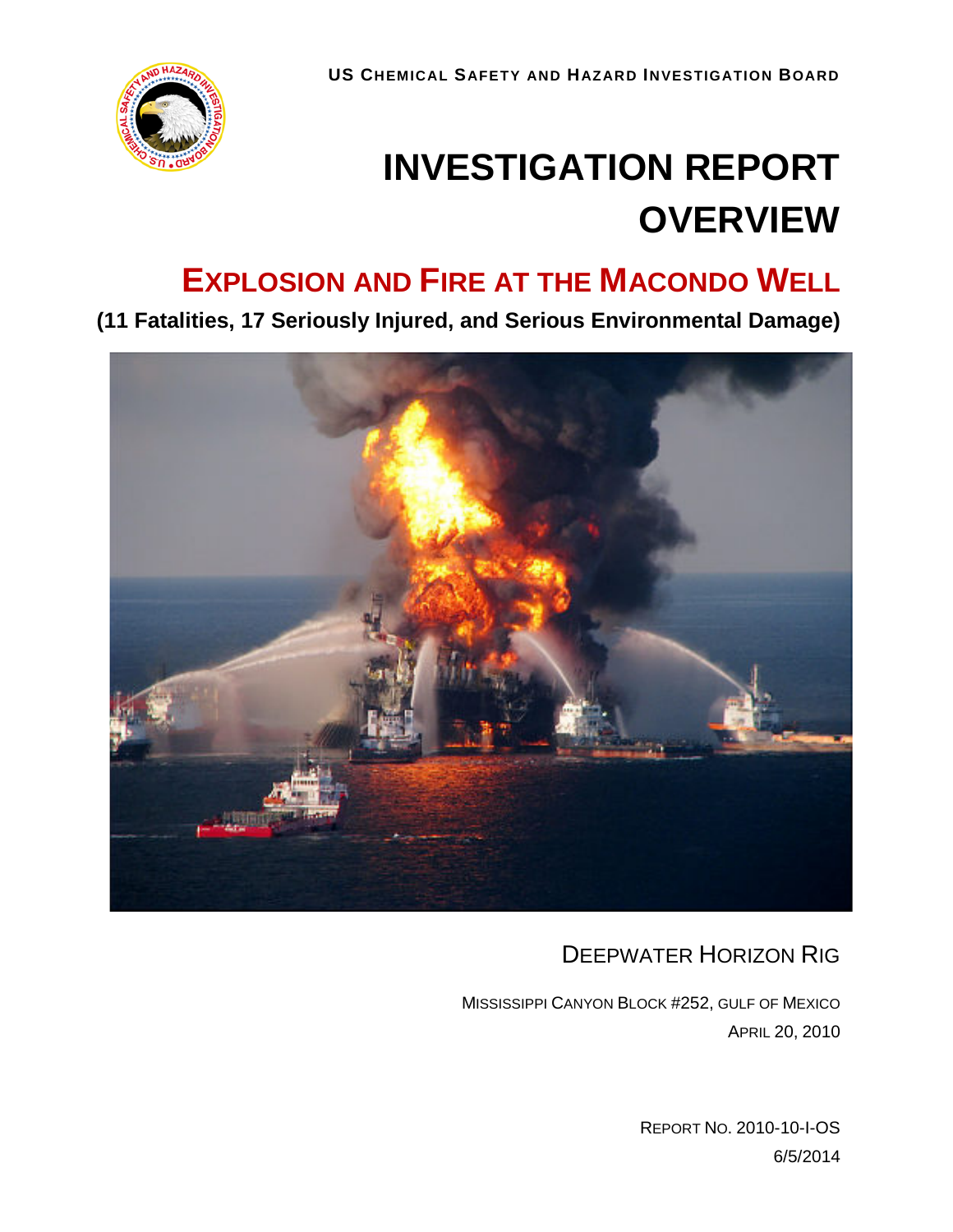*[This page is intentionally left blank.]*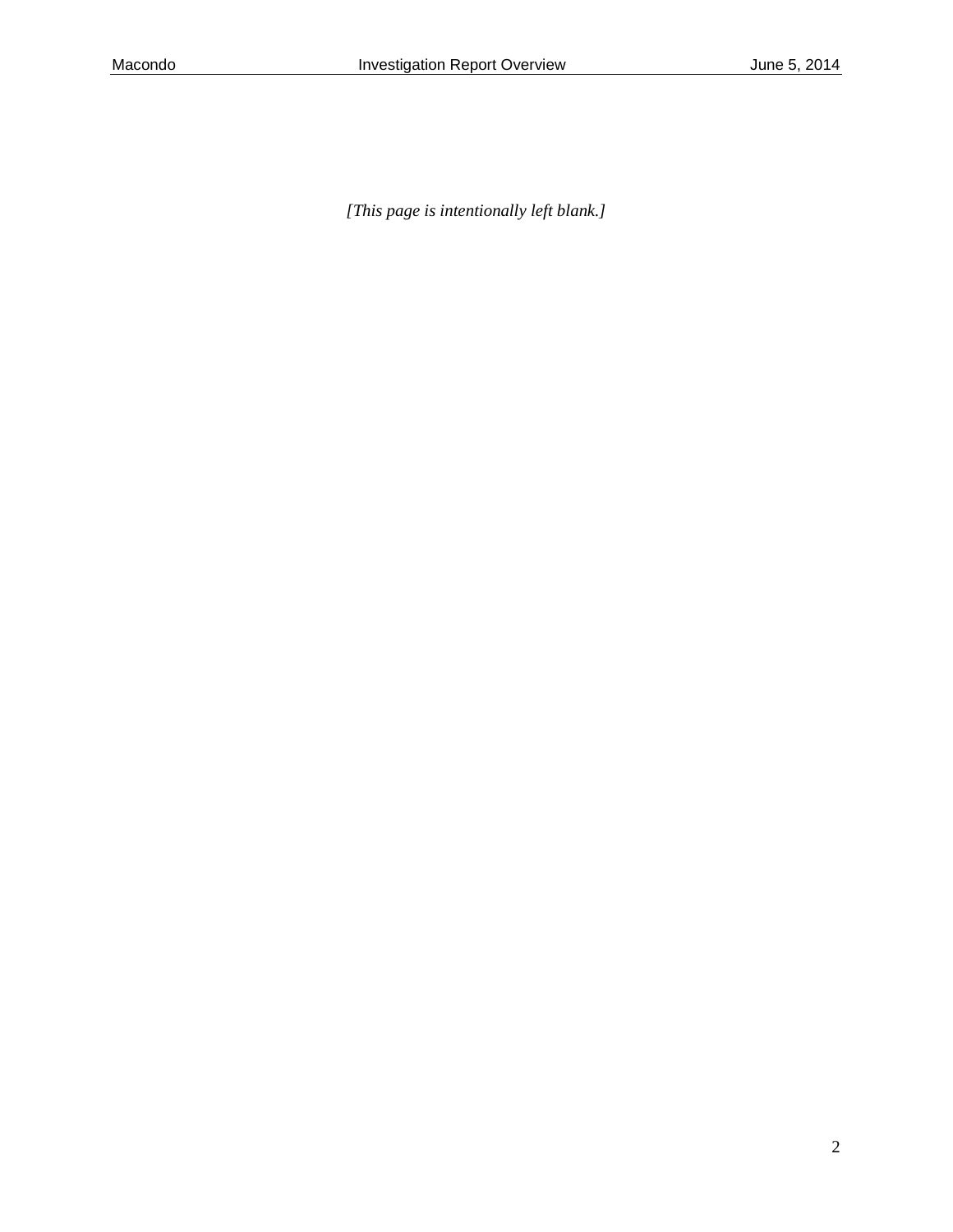# **Dedication**

The CSB dedicates this report to the eleven men who lost their lives as a result of the explosion and fire at the Macondo well on April 20, 2010.

> *Jason Anderson Aaron Dale Burkeen Donald Clark Stephen Ray Curtis Gordon Jones Roy Wyatt Kemp Karl Kleppinger, Jr. Keith Blair Manuel Dewey A. Revette Shane M. Roshto Adam Weise*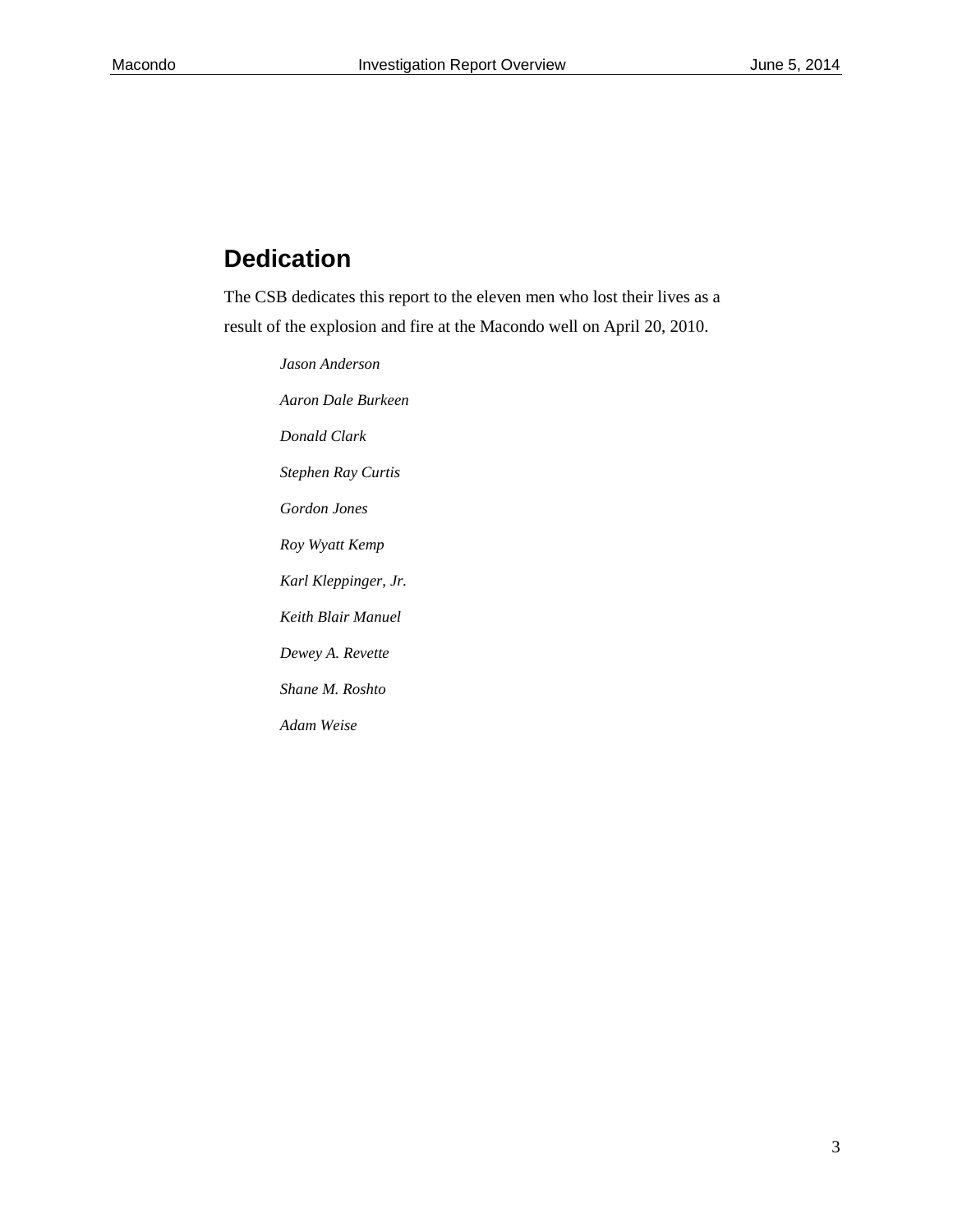*[This page is intentionally left blank.]*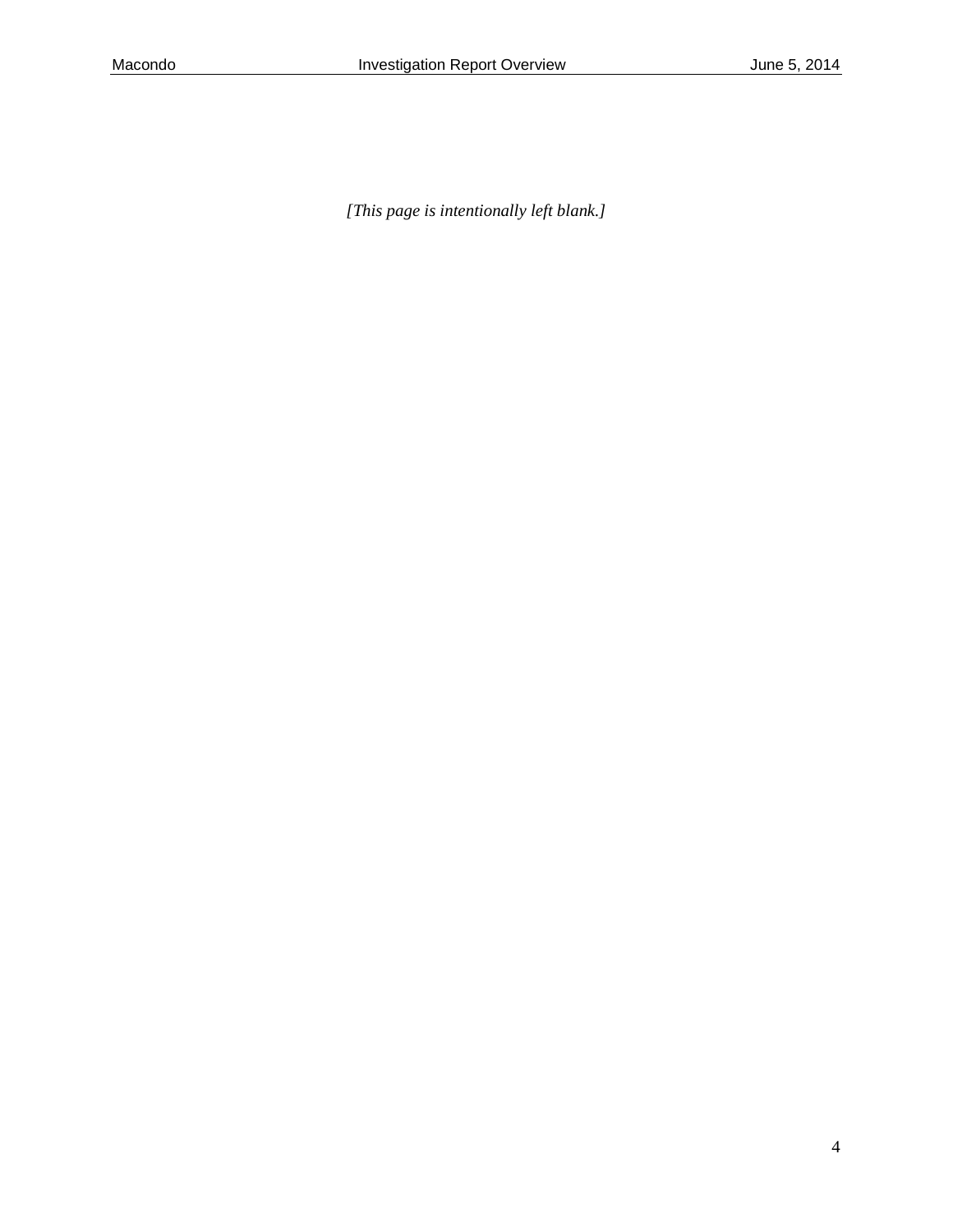# **Contents**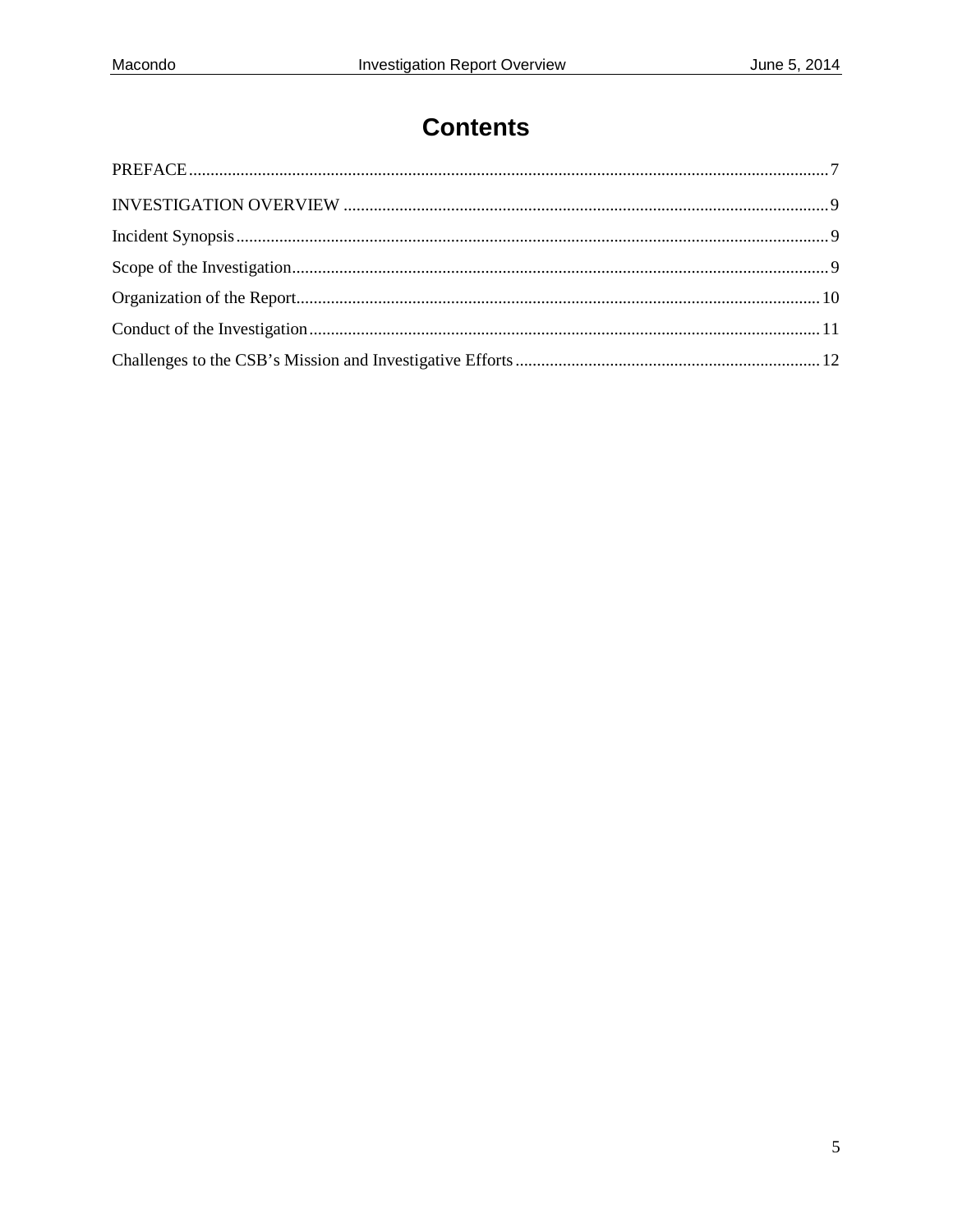*[This page is intentionally left blank.]*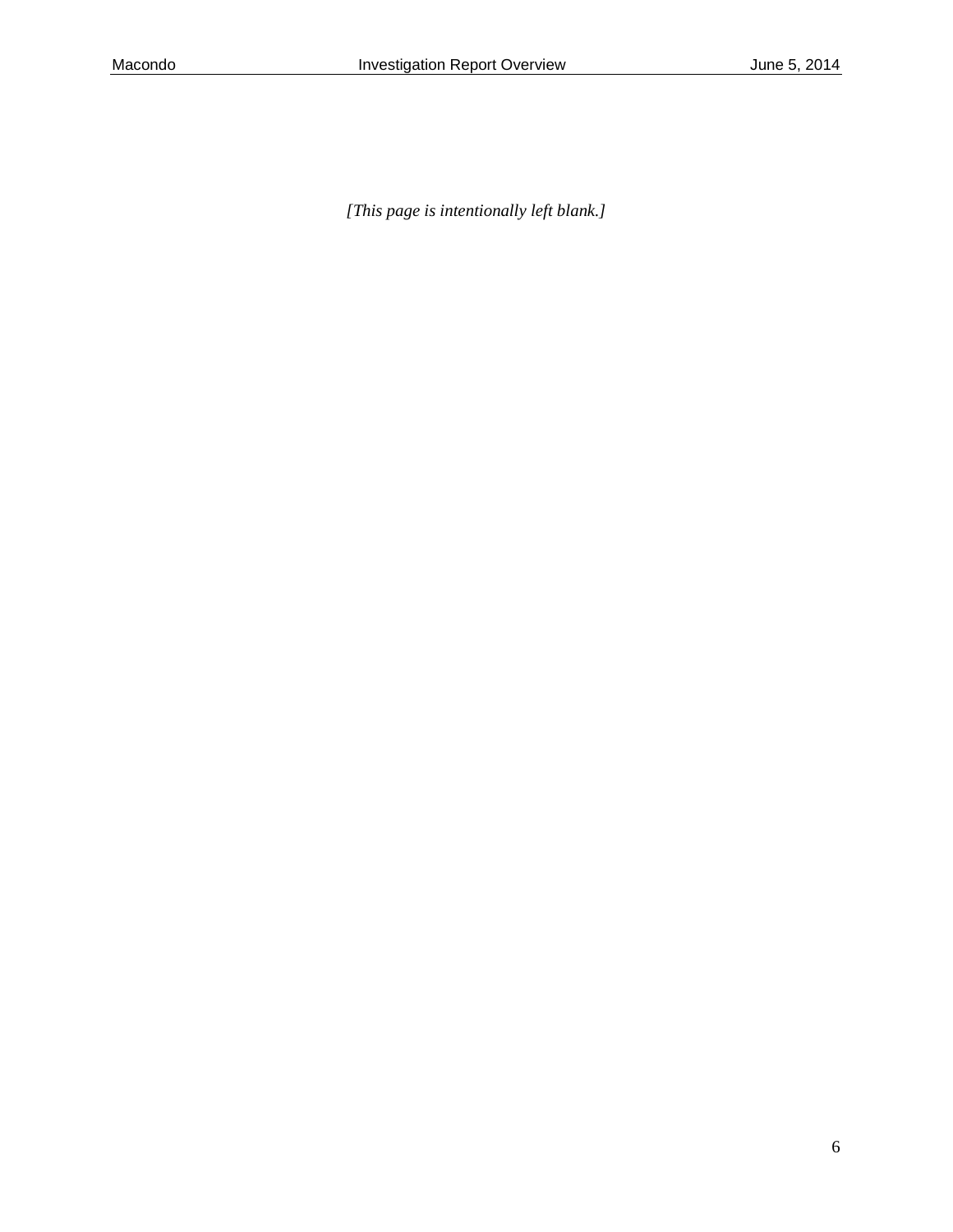# <span id="page-6-0"></span>**Preface**

The impact of the Macondo incident was catastrophic: 11 workers died, 17 others were seriously injured, [a](#page-6-1)nd a reported 5 million barrels of oil spilled into the Gulf of Mexico,<sup>a</sup> making it was one of the largest environmental disasters in US history. The accident had far reaching effects on the lives of tens of thousands of people, from the families of those killed and injured to those whose livelihoods depend on the Gulf, as well as the broader oil and gas industry. The incident was the subject of other investigations, including those conducted by the National Commission, the National Academy of Engineering, the Department of Interior, the Joint Investigation Team (formed by the US Coast Guard and the Bureau of the Ocean Energy Management), the Deepwater Horizon Study Group, BP, and Transocean. These investigations publicly documented many facts about the incident and thoroughly examined several issues. [b](#page-6-2)

Consequently, the US Chemical Safety and Hazard Investigation Board (CSB) investigation generally does not address issues already well covered in the earlier reports. The CSB's particular experience in process safety, organizational factors/safety culture, and regulatory analysis has led the Agency to focus on topics that earlier investigations have not fully addressed or where further examination can yield additional safety lessons.

As with other major in[c](#page-6-3)idents,<sup>c</sup> the Macondo blowout resulted from a complex combination of deficiencies: process safety safeguards and inadequate management systems and processes meant to ensure safeguard effectiveness, human and organizational factors that created an environment ripe for error, organizational culture focused more on personal safety and behavioral observations than on major accident prevention, and a regulatory regime unable to deliver the necessary oversight for the high-risk activities involved in deepwater exploration, drilling, and production.

Furthermore, Macon[d](#page-6-4)o raises regulatory concerns for the US just as the 1988 Piper Alpha disaster<sup>d</sup> in the North Sea called into question the offshore regulatory regime in the United Kingdom (UK). As part of its Macondo investigation, the CSB held a public hearing in December 2010 on the international use of

<span id="page-6-1"></span><sup>&</sup>lt;sup>a</sup> The total volume of oil spilled has yet to be determined by the U.S. District Court in the multidistrict litigation, but estimates range from approximately 5 million barrels to 3.2 million barrels. In *Re: Oil Spill by the Oil Rig "Deepwater Horizon" in the Gulf of Mexico, on April 20, 2010,* U.S. Br. 1, Jan. 27, 2014, ECF No. 12237; BP Br. 29, Jan. 24, 2014, ECF. No. 12227.

<span id="page-6-2"></span><sup>&</sup>lt;sup>b</sup> For example, the National Commission's Chief Counsel Report thoroughly explored the issues surrounding the cement used in the well. See these reports: National Commission on the BP Deepwater Horizon Oil Spill and Offshore Drilling. *Deep Water: The Gulf Oil Disaster and the Future of Offshore Drilling.* Washington, DC: US Government Printing Office, January 2011.

<span id="page-6-3"></span> $c$  Highly visible incidents with far-reaching economic and industry effects in which lives were lost include the Piper Alpha offshore accident (1988), the Columbia space shuttle disaster (2003), and the BP Texas City refinery explosion (2005).

<span id="page-6-4"></span><sup>d</sup> On July 6, 1988, explosions and fire on this North Sea oil production platform killed 167.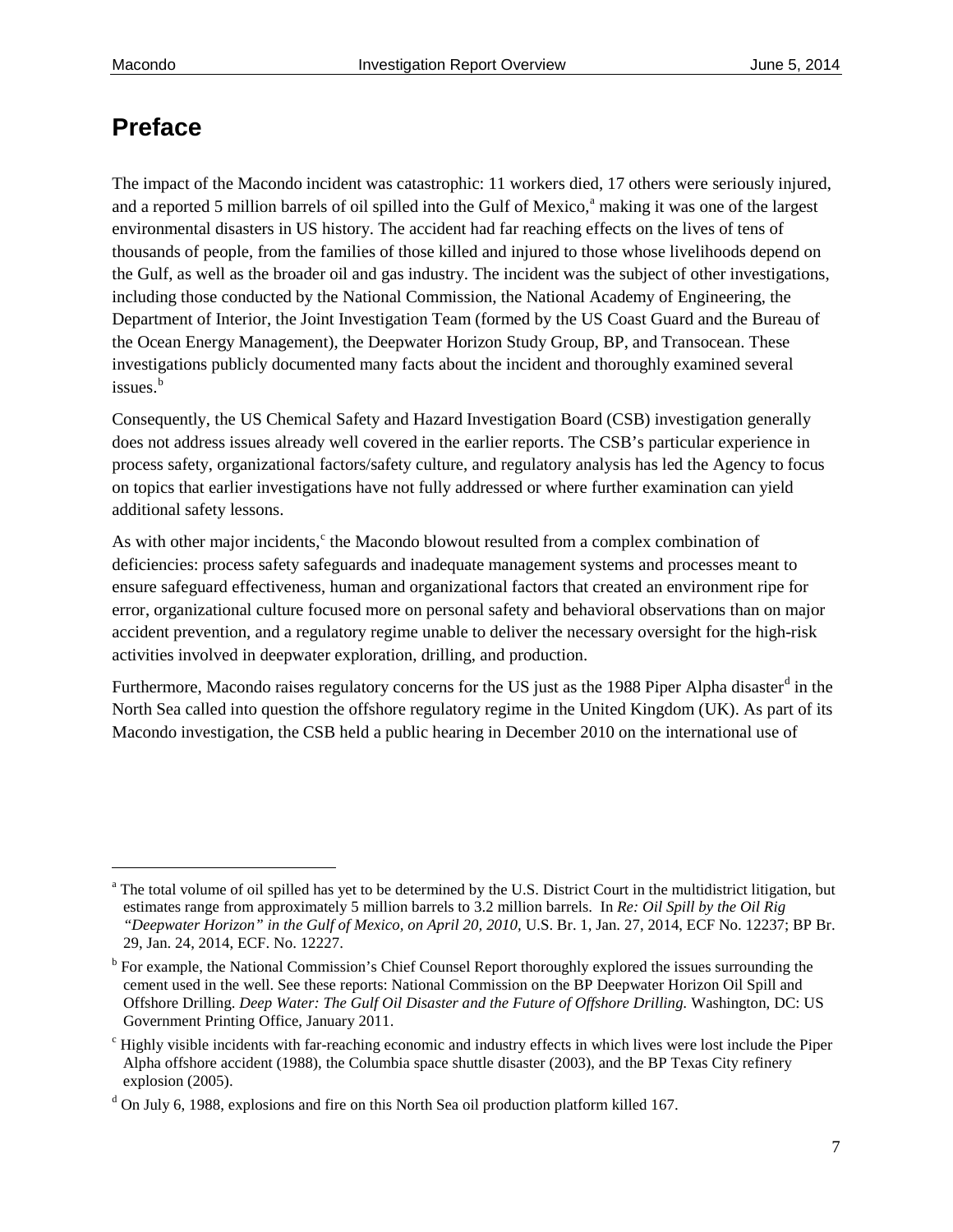perform[a](#page-7-0)nce-based regulatory regimes offshore, such as the safety case regime.<sup>a</sup> And the dialogue on needed improvements to the US regulatory framework has continued since that hearing. Multiple oil and gas regulatory agencies in the US met in September 2012 to discuss the attributes and feasibility of implementing new regulatory frameworks for the energy sector [b](#page-7-1)oth on and offshore.<sup>b</sup> Further, the US National Academies of Science initiated a study on safety and health for the onshore and offshore oil and gas se[c](#page-7-2)tors.<sup>c</sup> These events represent a serious interest in fundamentally changing how the entire US energy sector manages major accident prevention. The aim of the CSB Macondo incident investigation is to focus on the most important technical, organizational, and regulatory topics so that the safety improvements necessary to help prevent a similar incident may be implemented in the United States.

<span id="page-7-0"></span><sup>&</sup>lt;sup>a</sup> The safety case regulatory regime is typically defined as a combination of prescriptive elements that describe specific activity-based actions and goal-setting elements that require companies to demonstrate to the regulator that risks of an operation have been reduced to as low as reasonably practicable (ALARP). The CSB's multivolume Macondo investigation report will fully explore various regulatory frameworks and their distinctive attributes (including those of the safety case).

<span id="page-7-1"></span><sup>&</sup>lt;sup>b</sup> Expert Forum on the Use of Performance-Based Regulatory Models in the US Oil and Gas Industry, Offshore and Onshore, 77 Fed. Reg. 50,172 (August 20, 2012).

<span id="page-7-2"></span><sup>&</sup>lt;sup>c</sup> Letter from Senator Jeff Bingaman, Chairman of Committee on Energy and Natural Resources, and Senator Patty Murray, Chairman of Health, Education, Labor and Pensions' Subcommittee on Employment and Workplace Safety, to Hilda Solis, Secretary of US Department of Labor, April 27, 2012.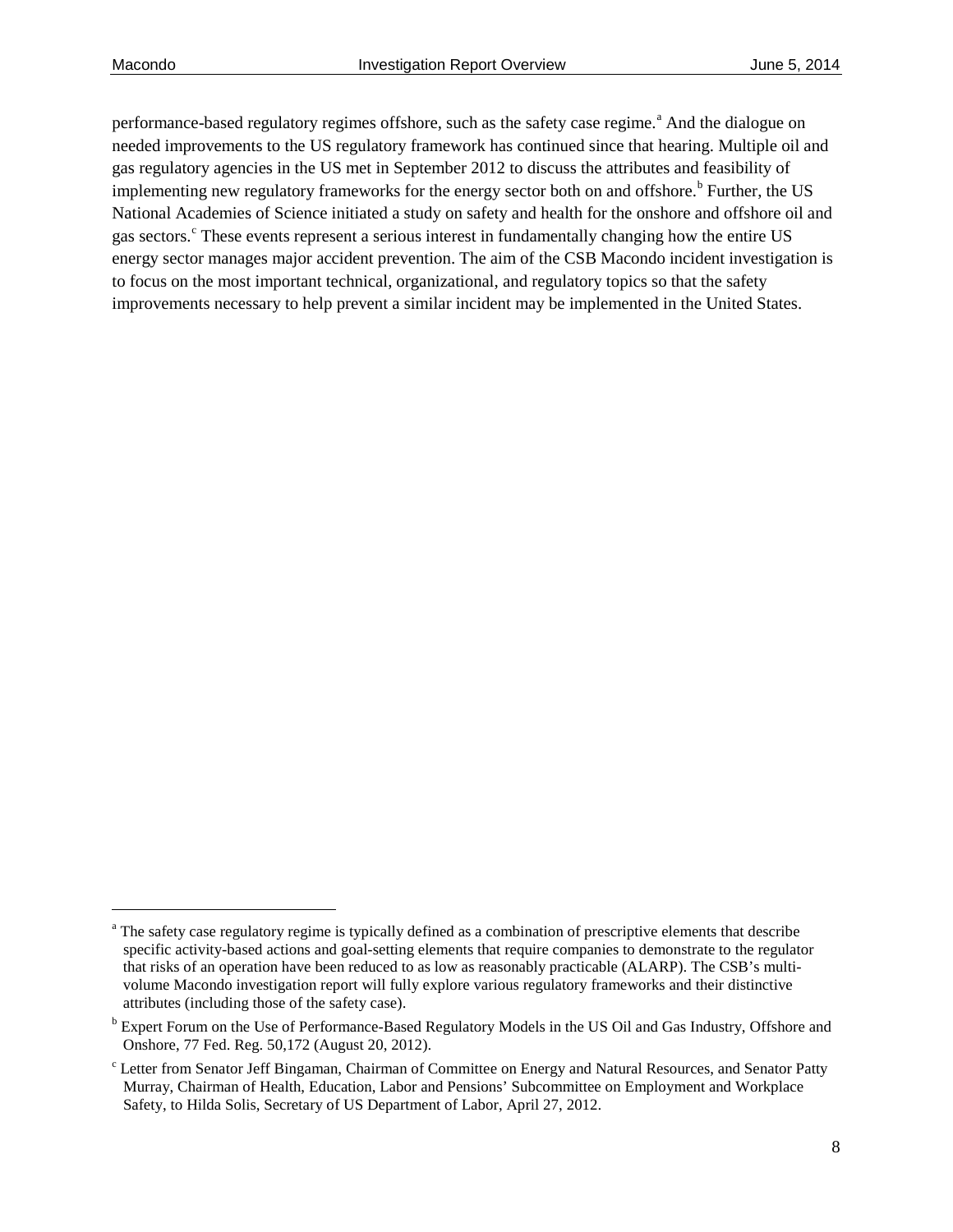### <span id="page-8-0"></span>**Investigation Overview**

#### <span id="page-8-1"></span>**Incident Synopsis**

On April 20, 2010, a multiple-fatality incident occurred at the Macondo oil well approximately 50 miles off the coast of Louisiana in the Gulf of Mexico. The incident occurred during temporary well[a](#page-8-3)bandonment<sup>a</sup> activities on the Deepwater Horizon (DWH) drilling rig. Control of the well was lost, resulting in a blowout—hydrocarbon gas and liquid rapidly and forcefully released from the well at rig level. The hydrocarbons found an ignition source on the drilling rig and ignited. The resulting explosions and fire led to the deaths of 11 individuals, serious injuries to 17 others, the sinking of the rig, and massive marine and coastal damage from a reported 5 million [b](#page-8-4)arrels of released hydrocarbons.<sup>b</sup> This incident is one of the worst environmental disasters in US history.

### <span id="page-8-2"></span>**Scope of the Investigation**

The CSB examines the Macondo incident from a process safety perspective, integrating into the US offshore sector fundamental safety concepts, such as the hierarchy of controls, human factors, and inherent safety. While these concepts are not new in the petrochemical world or in other offshore regions around the globe, they are not as commonplace in the US outer continental shelf.

The CSB also was specifically requested to examine how safety might have been affected due to issues pertaining to corporate culture and decision-making, management of organizational change, contractor oversight and shared responsibilities for major accident prevention, and for similarities to past CSB investigations, in[c](#page-8-5)luding the 2005 BP Texas City explosion. $\textdegree$ 

Thus, the CSB Macondo investigation goes beyond previously released reports on the accident, providing information not fully covered elsewhere, including:

• The publication of new findings concerning the failures of a key piece of safety equipment—the blowout preventer (BOP)—which was, an[d](#page-8-6) continues to be, relied upon as a final barrier<sup>d</sup> to loss of well control. These key findings emerged through a comprehensive examination of the full set

<span id="page-8-3"></span><sup>&</sup>lt;sup>a</sup> Temporary abandonment consists of securing the integrity of the well and removing all equipment above the seafloor wellhead. Once this has been accomplished, the well would be left in a safe condition until required for production, at which time a production installation would be located over the well.

<span id="page-8-4"></span> $b$  The total volume of oil spilled has yet to be determined by the U.S. District Court in the multidistrict litigation, but estimates range from approximately 5 million barrels to 3.2 million barrels. In *Re: Oil Spill by the Oil Rig "Deepwater Horizon" in the Gulf of Mexico, on April 20, 2010,* U.S. Br. 1, Jan. 27, 2014, ECF No. 12237; BP Br. 29, Jan. 24, 2014, ECF. No. 12227.

<span id="page-8-5"></span><sup>&</sup>lt;sup>c</sup> The CSB was explicitly called upon by the US Congressional Committee on Energy and Commerce to conduct an investigation because the Committee "believe[s] CSB's past work on BP puts it in a unique position to address questions about BP's safety culture and practices," making specific requests to explore several organizational issues that may be causal to the event. (Letter from Henry A. Waxman, Chairman, and Bart Stupak, Sub-Committee Chairman of the Energy and Commerce Committee, to CSB Chairman John Bresland, June 8, 2010).

<span id="page-8-6"></span><sup>&</sup>lt;sup>d</sup> In this context, barriers are the technical, operational and /or organizational elements that individually or collectively ensure that major accidents, such as well blowouts, do not occur. The failure of all these barriers contributed to causing the Macondo incident.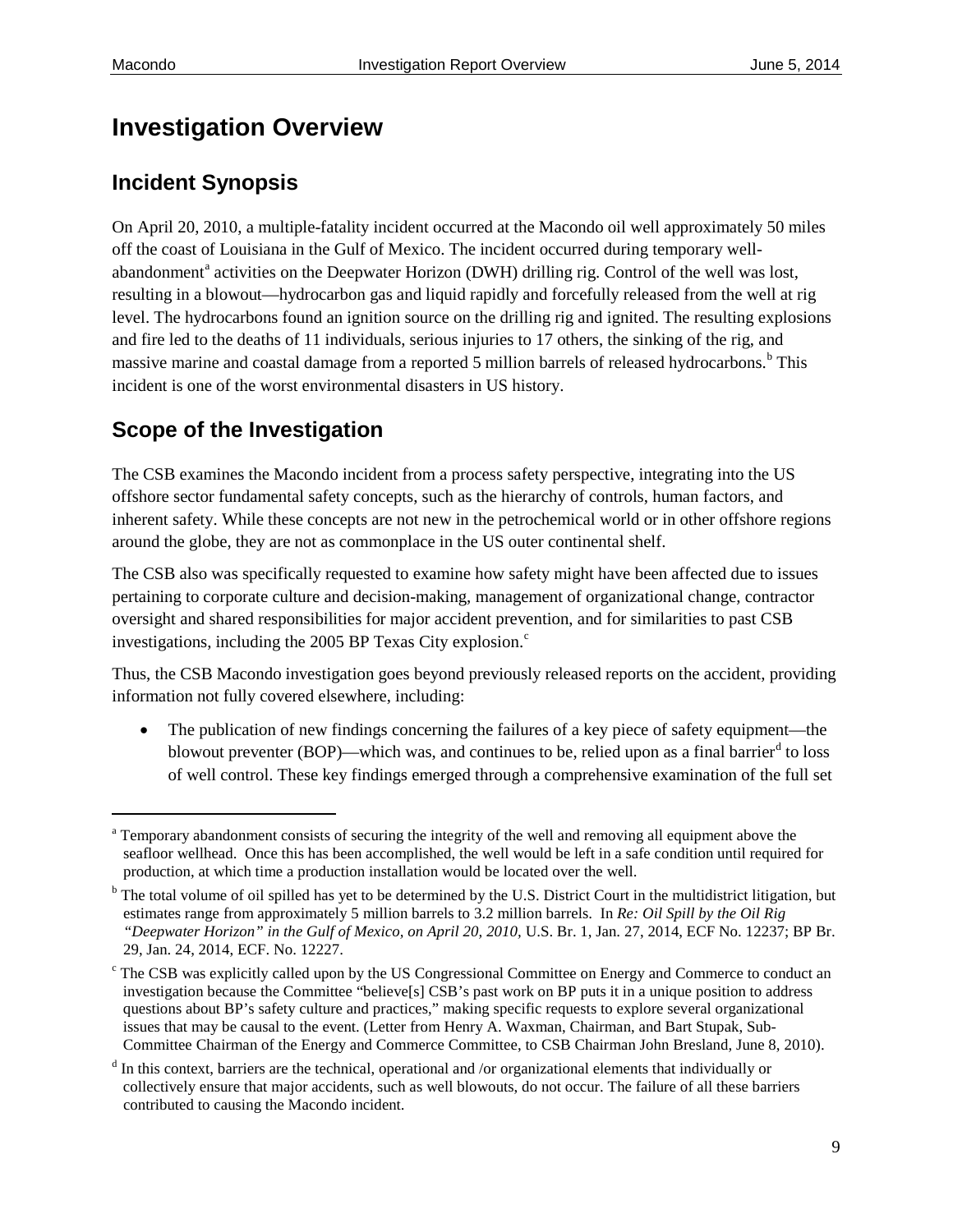of testing data of the blowout preventer, which was not available at the time of previously published reports on the incident. These findings underscore existing design and testing limitations of blowout preventers that might otherwise remain undetected.

- A discussion of the treatment of safety critical elements in the existing post-Macondo US offshore regulatory regime with comparisons to the treatment of such equipment in other offshore regions. This comparison demonstrates that, while the US regime implemented many positive changes after the Macondo accident, there exists further opportunities for improvement in the management of all safety critical elements.
- A comprehensive comparison of the attributes of other regulatory regimes to the existing framework and the safety regulations established in the US offshore since Macondo. This comparison reveals significant limitations of the post-Macondo US regulatory regime when compared to its international counterparts, leaving industry and the public vulnerable to another major accident.
- In-depth analysis of needed safety improvements on a number of organizational factors, including but not limited to industry's approach to risk management, corporate governance of safety management for major accident prevention, workforce involvement through the lifecycle of hazardous operations, the dependence on human actions to maintain safe operations without a sufficient focus on the management of human factors in offshore operations, and the need for leading process safety indicators that allow for active monitoring of safety critical equipment and systems.

Various volumes of the CSB Macondo Investigation Report will include recommendations as relevant to the evidence and analysis.

#### <span id="page-9-0"></span>**Organization of the Report**

 $\overline{a}$ 

The CSB investigation of the Macondo incident covers technical, organizational, and regulatory factors that contributed to the April 20, 2010, event. Due to the span of issues examined, the report has been divided into multiple volumes published separately as they are completed.

Volume 1 recounts a summary of events leading up to the Macondo explosions and fire on the rig pertinent to the CSB's incident analysis, providing descriptive information on drilling and well completion activities.

Volume 2 explores several technical findings related to the functioning of BOP, a subsea system that was intended to mitig[a](#page-9-1)te or prevent a loss of well control.<sup>a</sup> This volume examines the failures of the BOP as a safety critical piece of equipment and explores deficiencies in the management systems meant to ensure that the BOP was reliable and available as a barrier on April 20. Thus, the CSB presents a technical examination of the BOP with two purposes: (1) to discuss key findings related to functionality, availability, and reliability of the BOP as a well control device and safety-critical barrier, and (2) as a

<span id="page-9-1"></span><sup>&</sup>lt;sup>a</sup> The BOP is not the most critical barrier to loss of well control, yet, as will be explored in Volume 2, industry had placed great reliance on the effectiveness of BOPs for preventing major well accidents. The BOP was also a key piece of physical evidence available to the entities that investigated the accident. Much of the physical evidence was not retrieved or was lost with the sinking of the rig, while other physical evidence, including the downhole cement, remains thousands of feet under the seabed.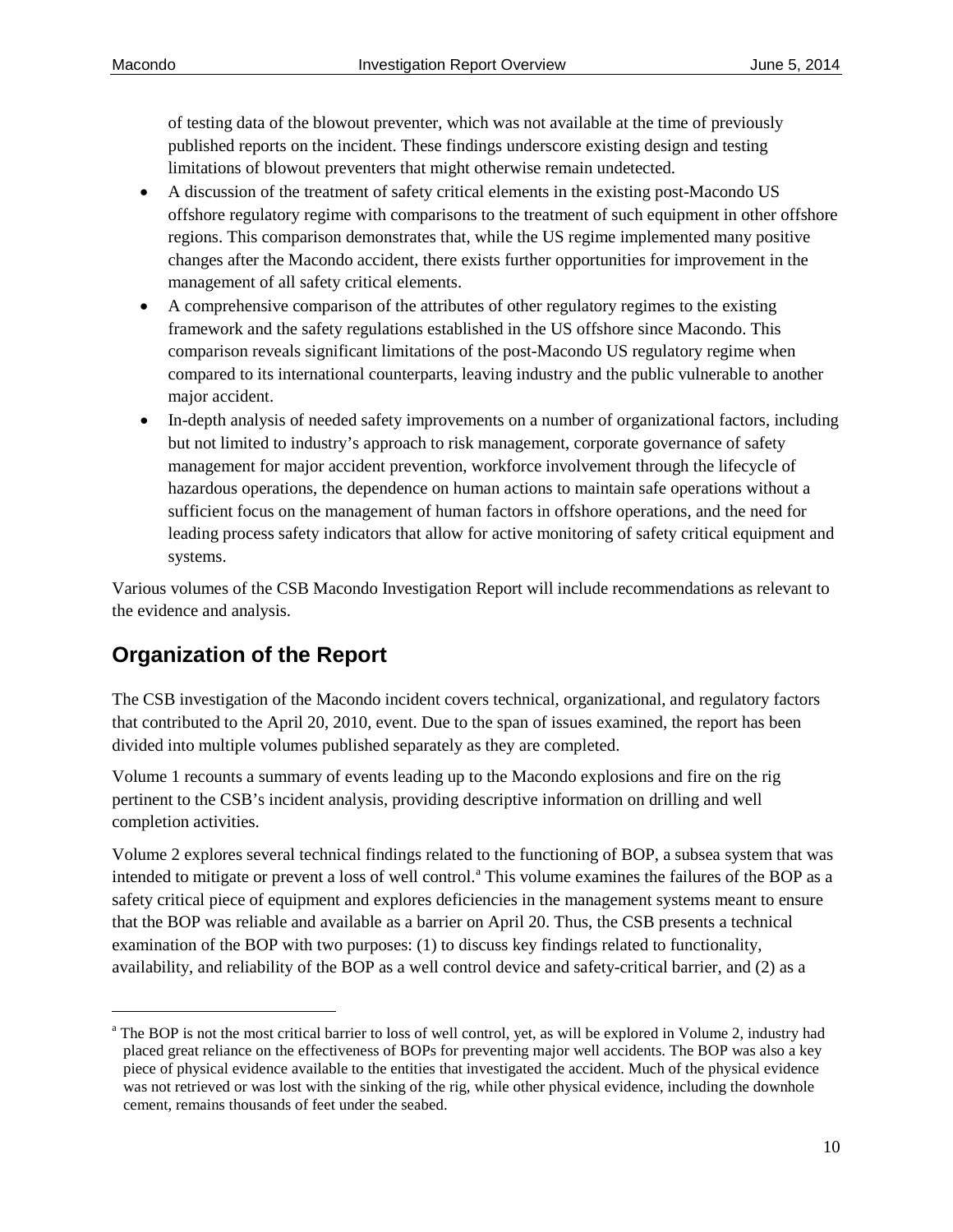conduit for exploring gaps in the post-Macondo US regulations and good practice guidance. The CSB concludes that the functioning of the BOP is important to analyze, as it is emblematic of an inadequate framework for the management of safety critical elements in the US offshore sector. The Agency explores how safety critical elements are managed and regulated in other global offshore regions to illustrate ways in which the US can further advance offshore safety.

Volume 3 builds upon the evidence and analysis of the second volume by delving into the role of the regulator in the oversight of the offshore industry as more generally revealed from the Macondo accident. It discusses failures that existed at the time of the event, as well as the remaining challenges that exist today, four years later. The limitations of the current regulatory regime in the US are compared to international models. Recommendations seek to give the US offshore regulator the capability of continually driving improvements to prevent major accidents.

The fourth and final volume of the CSB Macondo Investigation Report explores additional safety issues, including corporate governance, safety performance indicators, organizational behavior, and safety culture, and it issues recommendations pertaining to these topics.

#### <span id="page-10-0"></span>**Conduct of the Investigation**

In the course of its investigation, the CSB conducted numerous interviews; collected almost one million documents from 24 companies and parties, including all evidence from the National Commission on the BP Deepwater Horizon Oil Spill and the federal court multi-district litigation; gathered data from postaccident investigations activities, including testing of a critical piece of safety equipment (the BOP); and sponsored independent testing of an exemplar BOP component for further analysis. Through the duration of its investigation, the CSB investigative staff and Board met with regulators, industry, and workforce representatives in the United Kingdom, Canada, Australia, and Brazil for information gathering purposes. The CSB also conducted two public hearings. The first event, held in Washington, DC, in December 2010, focused on intern[a](#page-10-1)tional regulatory approaches used to prevent major accident events<sup>a</sup> offshore. Former and current regulatory officials as well as workforce and industry personnel participated in panel discussions on the challenges and benefits of various regulatory models. In July 2012, the CSB held a second public hearing on safety performance indicators for major accident prevention. The CSB Chairman and Board Members heard testimony from leading regulatory, industry, and workforce representatives, and CSB staff released preliminary findings of the Agency's Macondo investigation.<sup>[b](#page-10-2)</sup>

The Agency worked with experts in petroleum engineering, corporate governance, safety performance indicators, sociology, public policy, regulatory enforcement, and organizational culture to assist with the

<span id="page-10-1"></span> $^{\text{a}}$  Major accident events (MAEs) have been defined for offshore drilling operations by governing regulations in UK, Norway, and Australia. While each definition differs slightly, MAEs are generally described as a fire, explosion, or release of a hazardous chemical substance that involves the death or serious injury to multiple individuals or severe environmental damage. (UK HSE, Safety Case Regulations, Interpretation, Section 2(1) "major accident," [http://www.legislation.gov.uk/uksi/2005/3117/pdfs/uksi\\_20053117\\_en.pdf;](http://www.legislation.gov.uk/uksi/2005/3117/pdfs/uksi_20053117_en.pdf) Norway PSA, "Guidelines Regarding the Management Regulations" (December 20, 2012), Section 9, "major accident," [http://www.ptil.no/management/category406.html#p17;](http://www.ptil.no/management/category406.html%23p17) and Australia NOPSEMA, *Offshore Petroleum and Greenhouse Gas Storage Act 2006,* Chapter 1.5 Definitions, "major accident event," [http://www.comlaw.gov.au/Details/F2010C00422/Html/Text#param5.](http://www.comlaw.gov.au/Details/F2010C00422/Html/Text%23param5)

<span id="page-10-2"></span><sup>&</sup>lt;sup>b</sup> Transcripts for both events are available at the CSB's website on the Macondo investigation, www.csb.gov.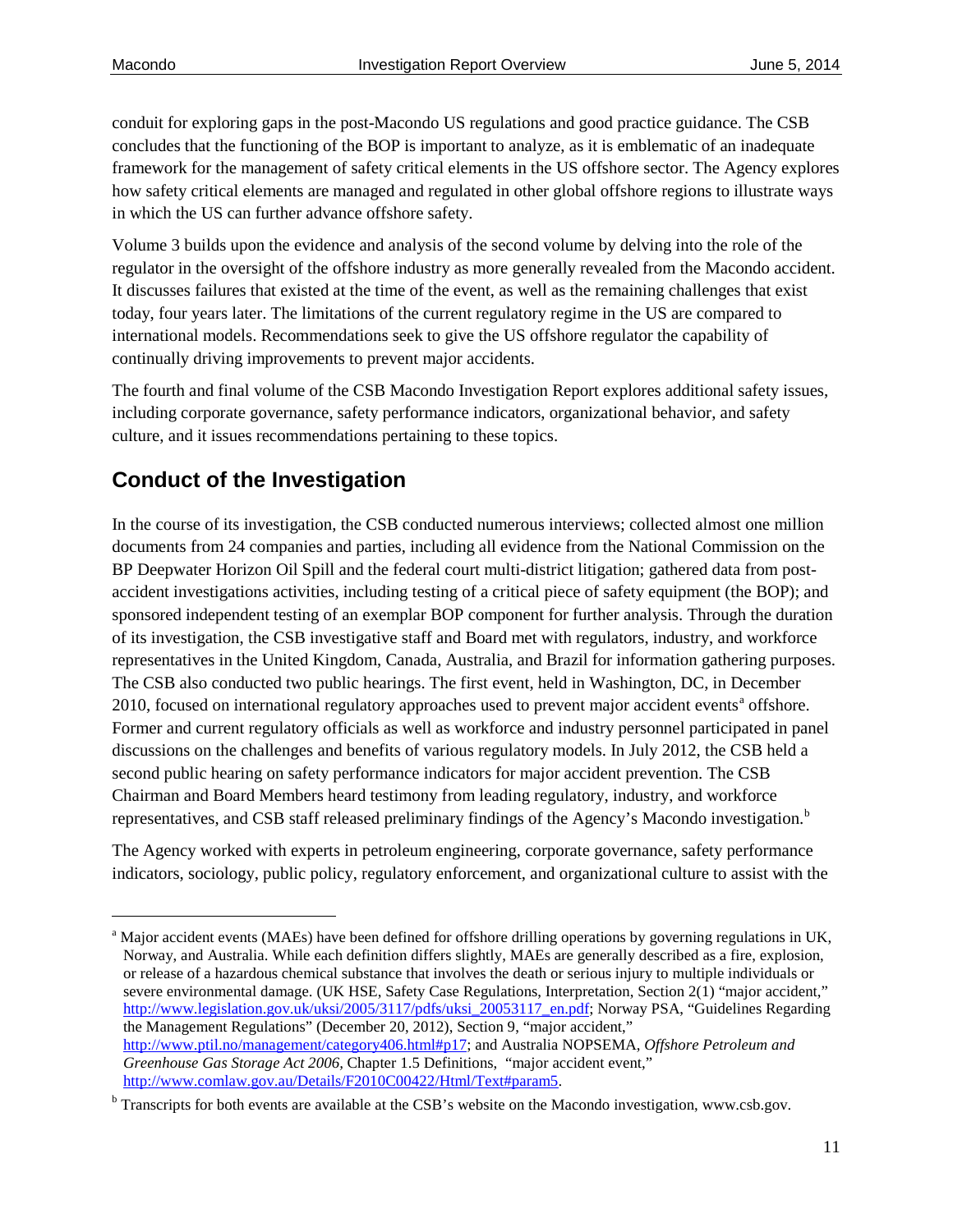analysis. Former and current heads of various regulatory regimes in the US and internationally were also consulted for their expertise.

#### <span id="page-11-0"></span>**Challenges to the CSB's Mission and Investigative Efforts**

The CSB is an independent federal agency charged with investigating industrial chemical accidents. Its mission is to independently investigate significant chemical incidents and hazards and effectively advocate the implementation of the resulting recommendations to protect workers, the public, and the environment. Like its sister agency, the National Transportation Safety Board, the CSB as a federal agency focuses more on national and industry-wide issues beyond the confines of the existing regulatory framework rather than solely on company-specific policies. The CSB looks for new opportunities to improve safety, not just for the companies involved, but for the broader chemical industry and the regulators that provide oversight. Despite its safety mission, the CSB often faces roadblocks and delays. The Macondo case was no exception. Indeed, it was one of the most challenging experiences in Agency history.

Unlike most CSB investigations that begin within  $24 - 48$  hours of an incident occurring, the Agency's inquiry into the April 20, 2010, Macondo event did not commence until July 2010, after receiving requests from Congress to analyze the incident in a manner similar to its inquiry into the 2005 BP Texas City refinery explosion. This late start was the first of many impediments along the way. While most of the involved companies, including BP, cooperated with the CSB investigation, a primary one did not. Transocean, the drilling contractor with the most witnesses on the drilling rig, refused to acknowledge the Agency's jurisdiction and failed to respond fully to subpoena requests for documents and interviews. The CSB pursued enforcement actions in federal court, a multi-year endeavor that expended significant Agency resources.<sup>[a](#page-11-1)</sup> It was also blocked from fully participating in portions of equipment testing, so it had to examine the data *ex post facto*. The CSB's limited ability to influence the testing procedures precluded it from conducting further testing that would have spawned a more thorough understanding of primary evidence. Additional Congressional funding was not provided for such a major undertaking; thus, the CSB had to conduct the largest investigation in its history with its usual operating budget and staffing resources. All of these obstacles challenged the speed and depth of the Agency's exploration in vital safety issues. Nevertheless, the CSB was able to comprehensively examine numerous technical, organizational, and regulatory issues.

The Agency urges industry, regulators, the offshore workforce, and the public to use this multi-volume investigation report to prevent future catastrophic accidents.

<span id="page-11-1"></span><sup>&</sup>lt;sup>a</sup> Ultimately, a federal district court ordered Transocean to comply with the CSB subpoenas. United States v. Transocean Deepwater Drilling, Inc., 2013 WL 1345246 (S.D. Tex., March 30, 2013). Transocean has appealed this decision, and at the time of publication of this report a court decision on the appeal is pending.